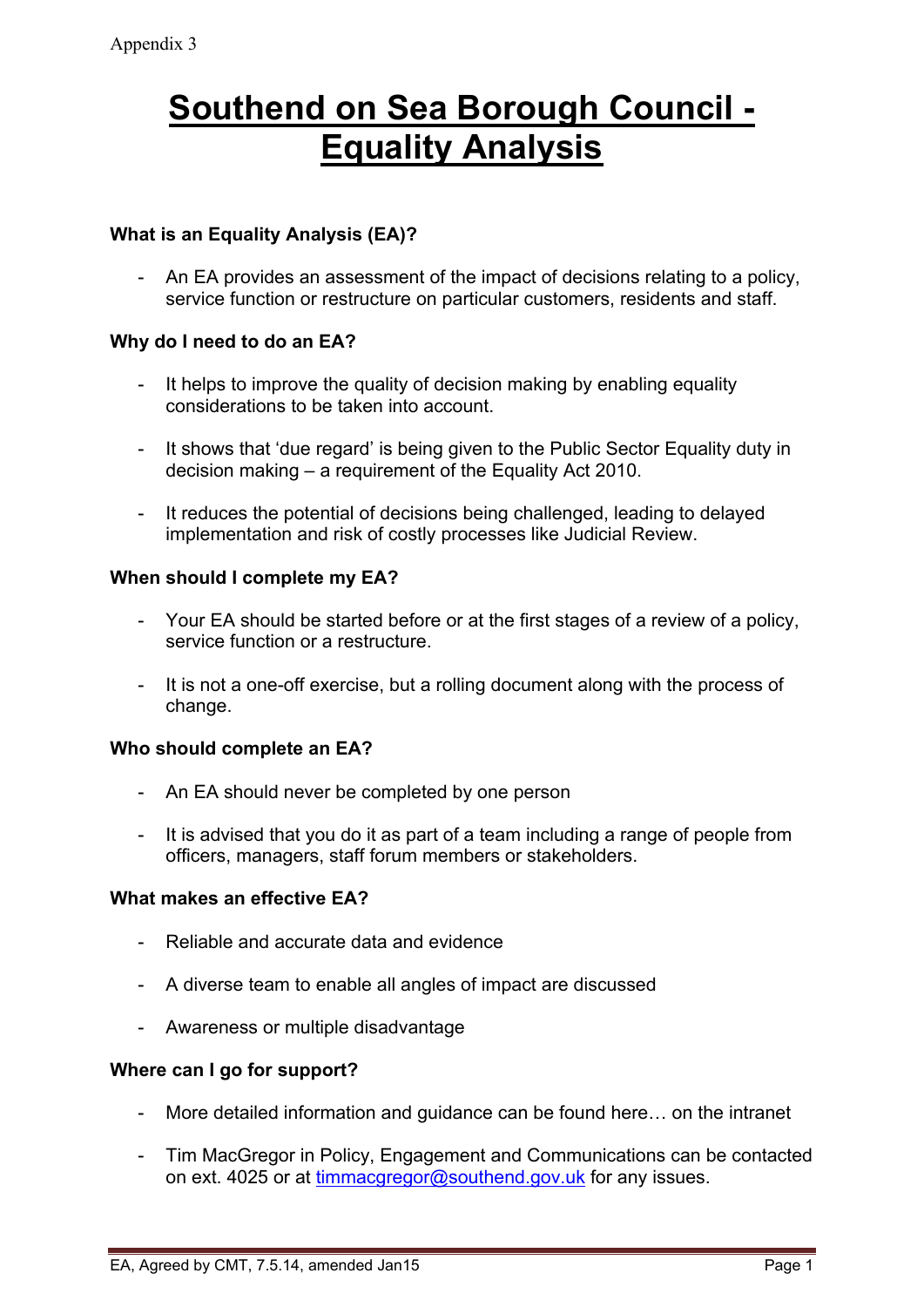## **1. Background Information**

- **1.1 Name of Process:** Expansion of Southend Secondary Schools
- **1.2 Department:** The Department of People
- **1.3 Service Area:** Access and Inclusion
- **1.4 Date Equality Analysis undertaken:** 1 st August 2017 on going
- **1.5 Names and roles of staff carrying out the Equality Analysis:**

| <b>Name</b>            | <b>Role</b>                                    | <b>Service Area</b>       |
|------------------------|------------------------------------------------|---------------------------|
| <b>Catherine Braun</b> | <b>Group Manager - Access</b><br>and Inclusion | Access and Inclusion      |
| <b>June Edwards</b>    | <b>School Development</b><br>Manager           | <b>School Development</b> |
| <b>Chrissy Papas</b>   | <b>Pupil Access Manager</b>                    | <b>Pupil Access</b>       |
|                        |                                                |                           |

#### **1.6 What are the aims or purpose of the policy, service function or restructure that is subject to the EA?**

## **Expand Southend Secondary Schools to meet upcoming demand**

- Following a large expansion of Primary School places there is a need to expand the Secondary Schools to match this expansion as the larger pupil cohort's start to move from KS2 to KS3.
- The first larger cohort enters KS3 from September 2018.

#### **1.7 What are the main activities relating to the policy, service function or restructure?**

- Current non-selective Secondary Schools that are rated Good or Outstanding by Ofsted have been asked to expand.
	- $\circ$  Shoeburyness school has agreed to expand by 1 fe permanently and a 1fe one year bulge from September 18, a building project is currently at tender stage.
	- $\circ$  St Thomas Moore school has agreed to expand by 1 fe from September 2018, project is in feasibility stage.
	- $\circ$  St Bernard's school is willing to expand and the local authority is negotiating admission arrangements and whether they will meet local need.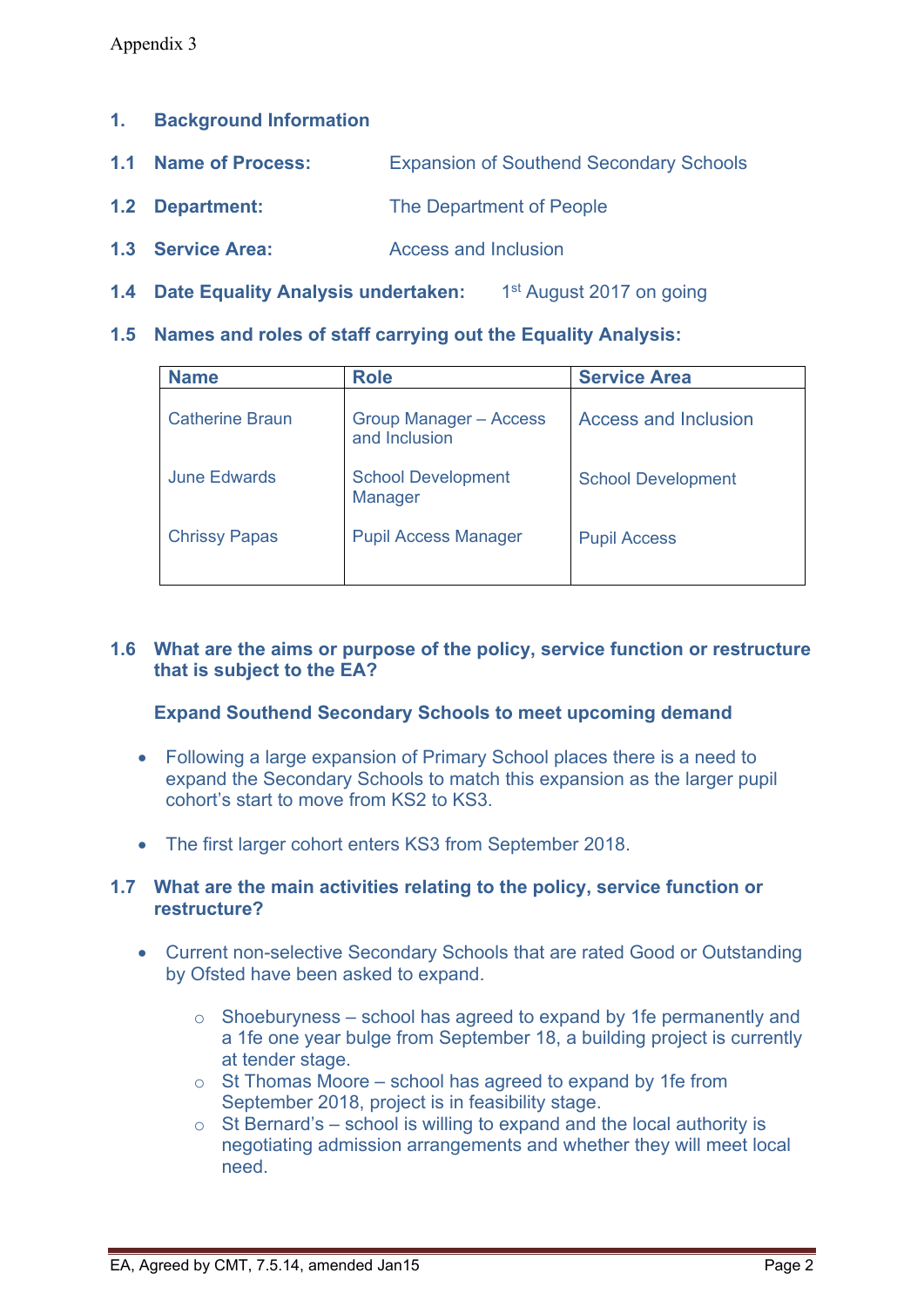- $\circ$  Eastwood school have consulted on expansion and the local authority have asked for feasibility study with costs. No confirmation of date of expansion or numbers of increased PAN have been agreed.
- $\circ$  Belfairs school are not in favour of expanding but as they are not currently meeting catchment demand are undertaking a feasibility study for up to 2 FE.
- $\circ$  Cecil Jones the academy has agreed to increase its numbers by 20 pupils from September 2019 following an agreement of Basic Need funding to support additional capital works.
- $\circ$  Chase discussions around expansion have taken place but the school does not expect to be given Good status till 2019. Negotiations will be revisited at that time.
- $\circ$  Southchurch discussions around expansion have taken place but the school is currently underachieving. Negotiations will be revisited at that time.
- An Academy Trust has agreed to take a Free School application forward if a suitable site can be found. Work on this is being progressed by the Assets **Team**

## **2. Evidence Base**

2.1 Please list sources of information, data, and results of consultation exercises that could or will inform the EA.

| Source of information                                     | Reason for using (eg. likely impact on a<br>particular group).                                                                                               |
|-----------------------------------------------------------|--------------------------------------------------------------------------------------------------------------------------------------------------------------|
| <b>Shoeburyness High School Expansion</b><br>Consultation | This consultation was run by the school as part<br>of their expansion. It will inform both the School<br>and the LA of local opinion.                        |
| Other School Consultations as they are<br>run             | All school expansions require a stakeholder<br>consultation. As academies the schools will run<br>them and the responses shared with the Local<br>Authority. |
|                                                           |                                                                                                                                                              |
|                                                           |                                                                                                                                                              |
|                                                           |                                                                                                                                                              |
|                                                           |                                                                                                                                                              |

Pease Note: reports/data/evidence can be added as appendices to the EA.

- 2.2 Note: Useful sources of data/information include:
	- [Southend](http://www.southend.gov.uk/info/200441/southend_insights) Insights: Providing key information, data and intelligence about Southend residents. It also acts as Southend's Joint Strategic Needs Assessment (JSNA).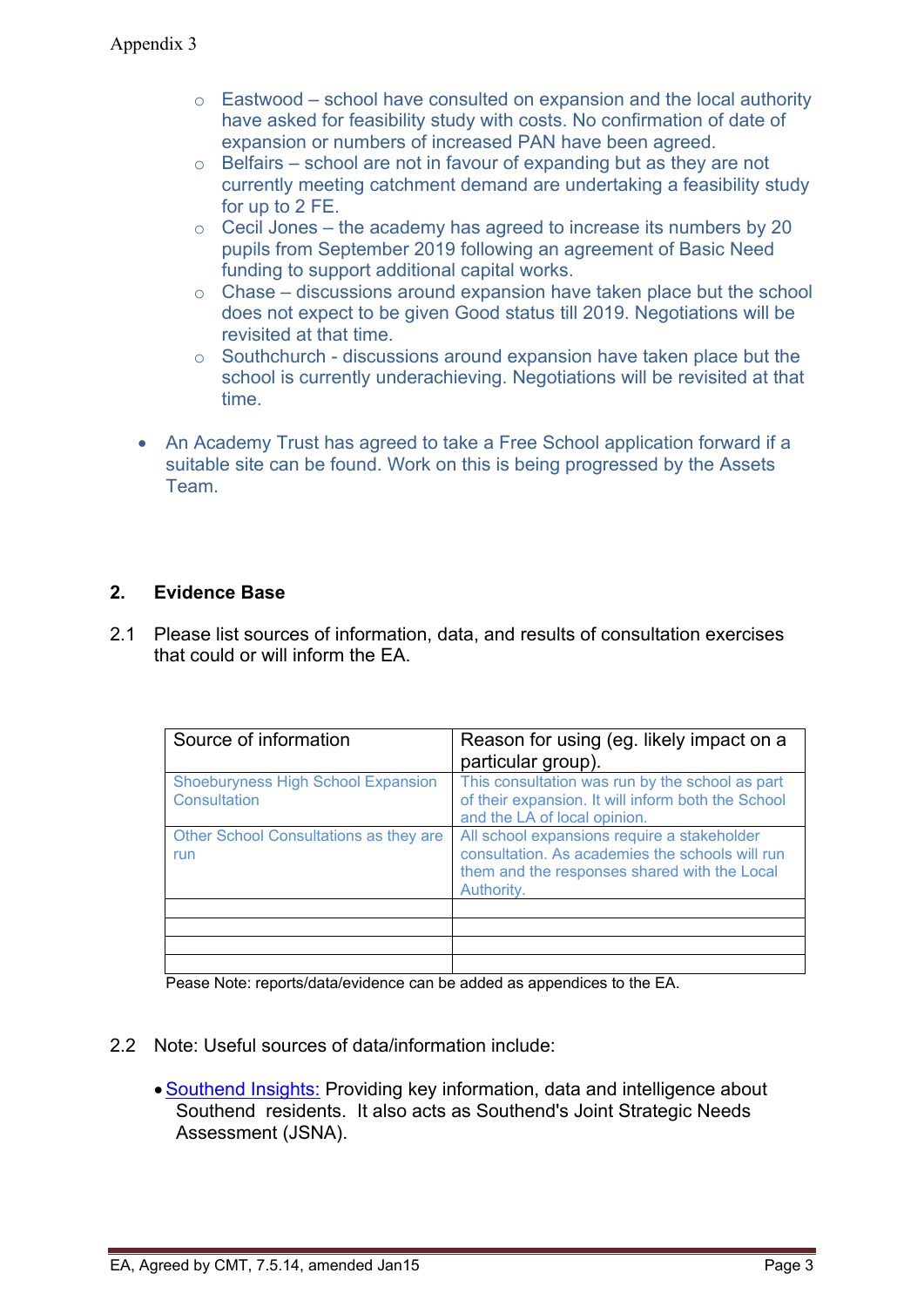- Results of consultation and engagement activities such as surveys that will help you understand the needs or experiences of different groups. This could be done by:
	- Analysing the demographic (equality monitoring) data
	- Consultation activities with specific groups such as staff forums (OUTreach, BAME and Disability Forms).
	- Refer to the [Consultation](http://www.southend.gov.uk/info/200402/give_your_view/447/consultation_and_engagement) Portal for details of public and staff consultations carried out by the Council.
- Customer feedback surveys:
- [Mosaic:](http://seattle/Pages/MOSAIC.aspx) Providing a wide range of household and individual geographic and demographic data from a range of governmental and commercial sources;
- [Govmetric:](http://seattle/Pages/GovMetric.aspx) measurement of customer satisfaction:
- Equality & Human Rights [Commission](http://www.equalityhumanrights.com/)
- [Disability](http://www.disabilityrightsuk.org/) Rights
- [Stonewall](http://www.stonewall.org.uk/)
- **2.3 Identify any gaps in the information and understanding of the impact of your policy, service function or restructure. Indicate in your action plan (para 5) whether you have identified ways of filling these gaps.**

**Community impact of a new secondary school can be both negative and positive. All areas are to be monitored as plans progress. It should be noted however that locations for a new secondary school are very limited. This means that even if the impact is expected to be high, to provide the new places needed this will have to be accepted and mitigated as much as possible.**

## **3.0 Analysis**

- 3.1 An analysis and interpretation of the impact of the policy, service function or restructure should be undertaken, with the impact for each of the groups with *'protected characteristics'* and the source of that evidence also set out against those findings.
- 3.2 'Protected Groups (also known as groups with 'Protected Characteristics'):

The [Equality](http://www.legislation.gov.uk/ukpga/2010/15/contents) Act 2010 introduced the term '**protected characteristics'** to refer to groups that are protected under the Act. These groups are: age, disability, gender reassignment, marriage and civil partnerships, maternity/pregnancy, race, religion and belief, sex, sexual orientation.

3.3 In addition, the Council has identified the need to assess the impact of a policy, service function or restructure on carers, looked after children (as part of the age characteristic) as well as the socioeconomic impact of different groups, such as employment classifications.

Note: Summary socio economic classifications include: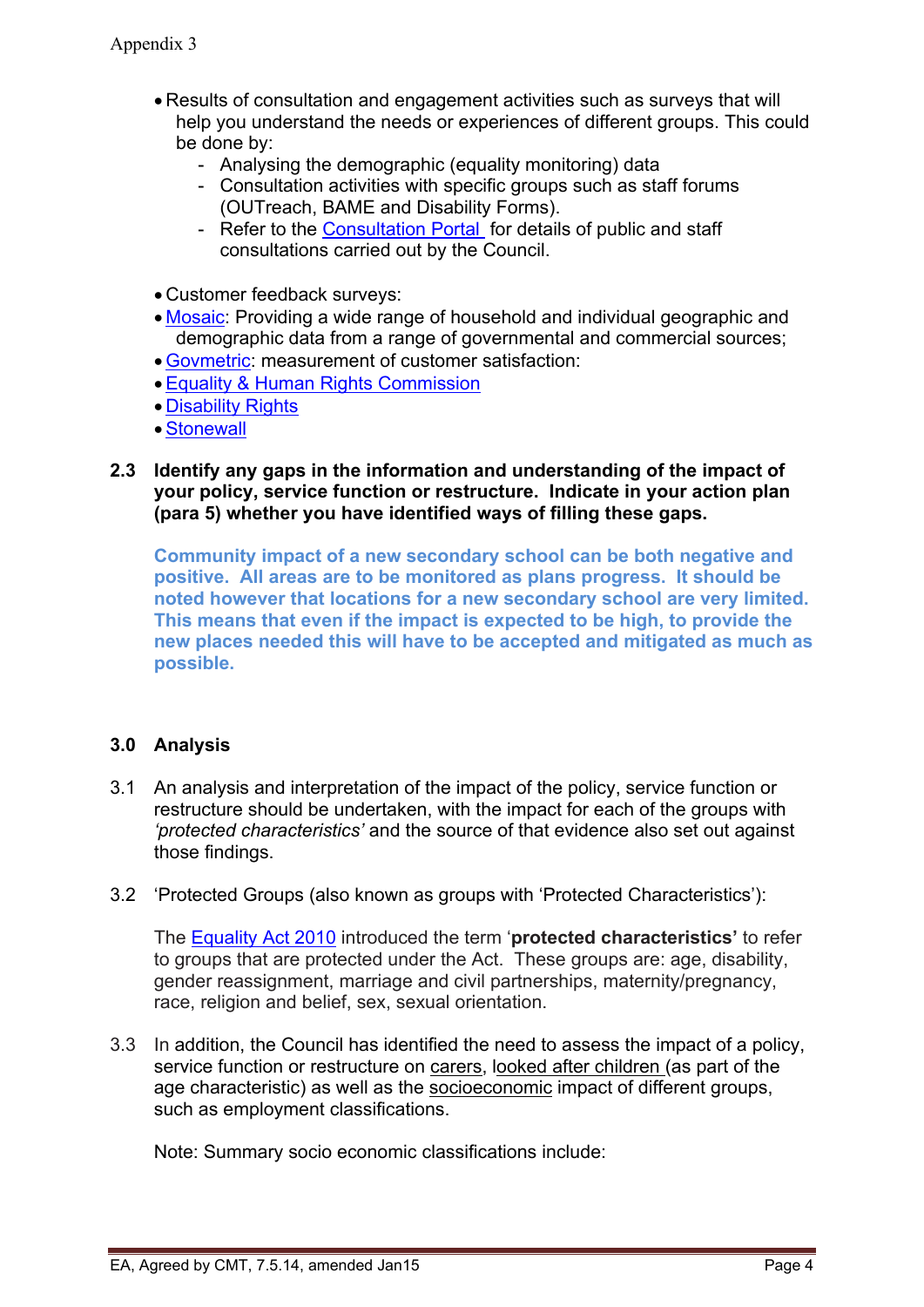- Occupational [socio-economic](http://en.wikipedia.org/wiki/NRS_social_grade) classification (simple)
- ONS socio economic [classifications](http://www.ons.gov.uk/ons/guide-method/classifications/current-standard-classifications/soc2010/soc2010-volume-3-ns-sec--rebased-on-soc2010--user-manual/index.html) (more detailed)

#### **3.4 Initial assessment of a perceived impact of the policy, service function or restructure. The impact can be positive or negative (or in some circumstances both), none or unclear:**

|                                                  | <b>Impact - Please tick</b> |                 |                |                           |  |
|--------------------------------------------------|-----------------------------|-----------------|----------------|---------------------------|--|
|                                                  | <b>Yes</b>                  |                 | <b>No</b>      | <b>Unclear</b>            |  |
|                                                  | <b>Positive</b>             | <b>Negative</b> | <b>Neutral</b> |                           |  |
| <b>Age (including looked</b><br>after children)  | $\boldsymbol{\mathsf{X}}$   |                 |                |                           |  |
| <b>Disability</b>                                | X                           |                 |                |                           |  |
| <b>Gender</b><br><b>Reassignment</b>             |                             |                 |                | $\mathbf x$               |  |
| <b>Marriage and Civil</b><br><b>Partnerships</b> |                             |                 |                | $\boldsymbol{\mathsf{X}}$ |  |
| <b>Maternity/Pregnancy</b>                       |                             |                 |                | $\mathsf{x}$              |  |
| <b>Race</b>                                      |                             |                 |                | $\boldsymbol{\mathsf{X}}$ |  |
| <b>Religion and Belief</b>                       |                             |                 |                | $\mathbf x$               |  |
| <b>Sex</b>                                       |                             |                 |                | $\mathsf{x}$              |  |
| <b>Sexual Orientation</b>                        |                             |                 |                | $\mathbf x$               |  |
| <b>Carers</b>                                    | $\boldsymbol{\mathsf{X}}$   |                 |                |                           |  |
| Socio-economic                                   |                             |                 |                | X                         |  |

#### **3.5 Where an impact has been identified above, outline what the impact of the policy, service function or restructure on members of the groups with protected characteristics below:**

#### **Age (including looked after children)**

The purpose and practice of this process is to improve the chances that school age children are offered a place within their catchment area. Looked after Children are not affected by any changes to catchment as these children are the top priority criteria for primary and secondary schools admissions as required by the statutory code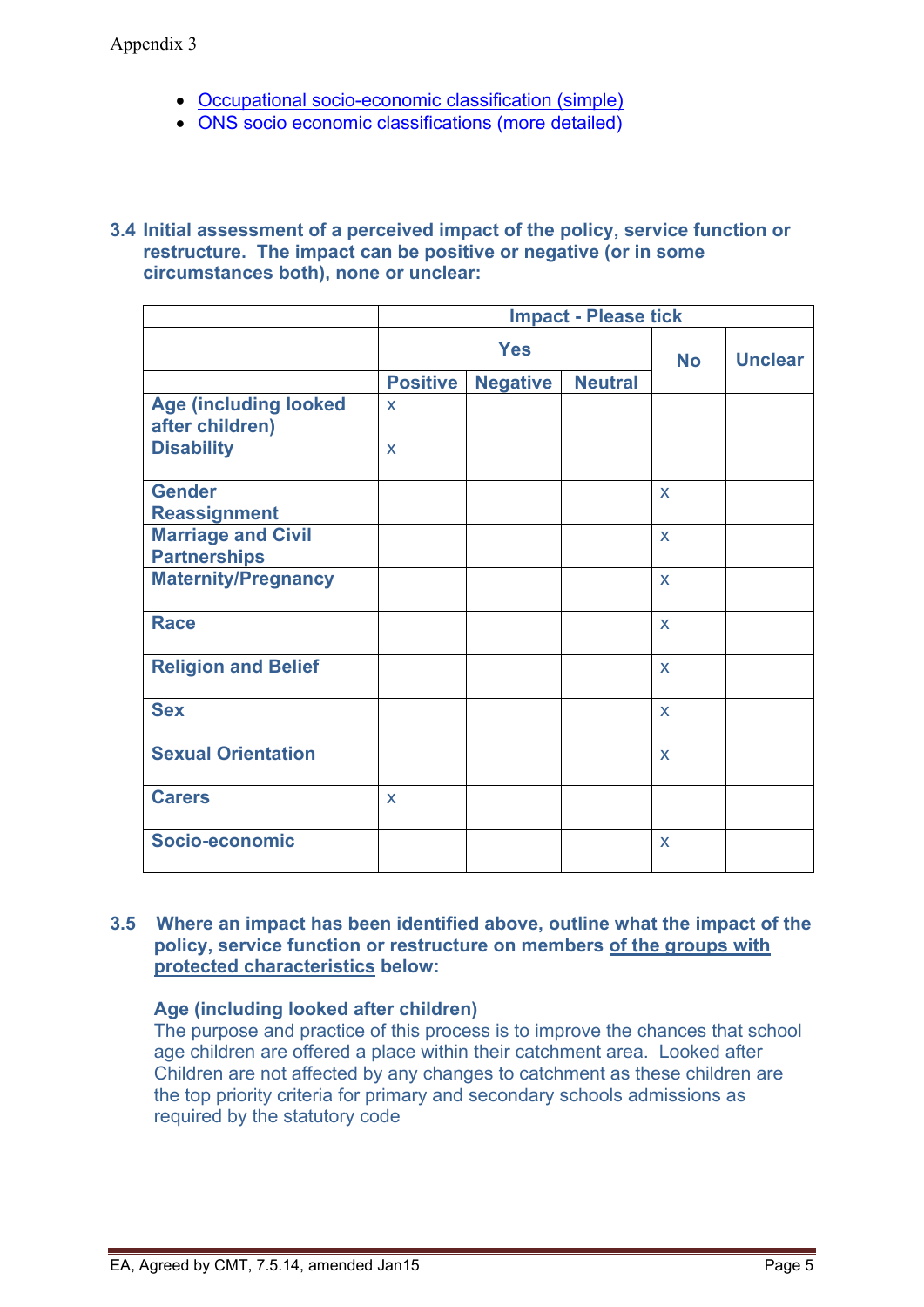# **Disability**

By increasing capacity at local schools the need to travel will be reduced along with the risk of having different siblings at different schools.

## **Carers**

By increasing capacity at local schools the need to travel will be reduced along with the risk of having different siblings at different schools.

## **4. Community Impact**

#### **4.1 You may also need to undertake an analysis of the potential direct or indirect impact on the wider community when introducing a new/revised policy, service function or restructure.**

The overall expected community impact of this process will be to improve the chances of parents obtaining a school place for their child in the catchment area where they live.

A new secondary school, in a location yet to be identified, could lead to impacts on the community in areas of traffic, new roads, noise to nearby residents who were resident there before the school opened and higher numbers of all age groups moving around the area.

This could be both negative and positive impacts and these will have to be looked at in greater detail once the location is agreed to match these issues to the community being impacted.

The current agreed expansion at Shoeburyness High School will allow local pupils to attend their local school, thus reducing the need to travel out of their area.

This effect will also be seen at the other non-selective schools who have agreed to expand.

The places being planned at local faith schools will attract Southend residents but as this will be from across the borough increased numbers traveling could be seen.

4.2 You can use the Community Cohesion Impact [Assessment](http://seattle/Pages/Equality-Analysis-formerly-Equality-Impact-Assessment.aspx) as a guide, outlining a summary of your findings below: